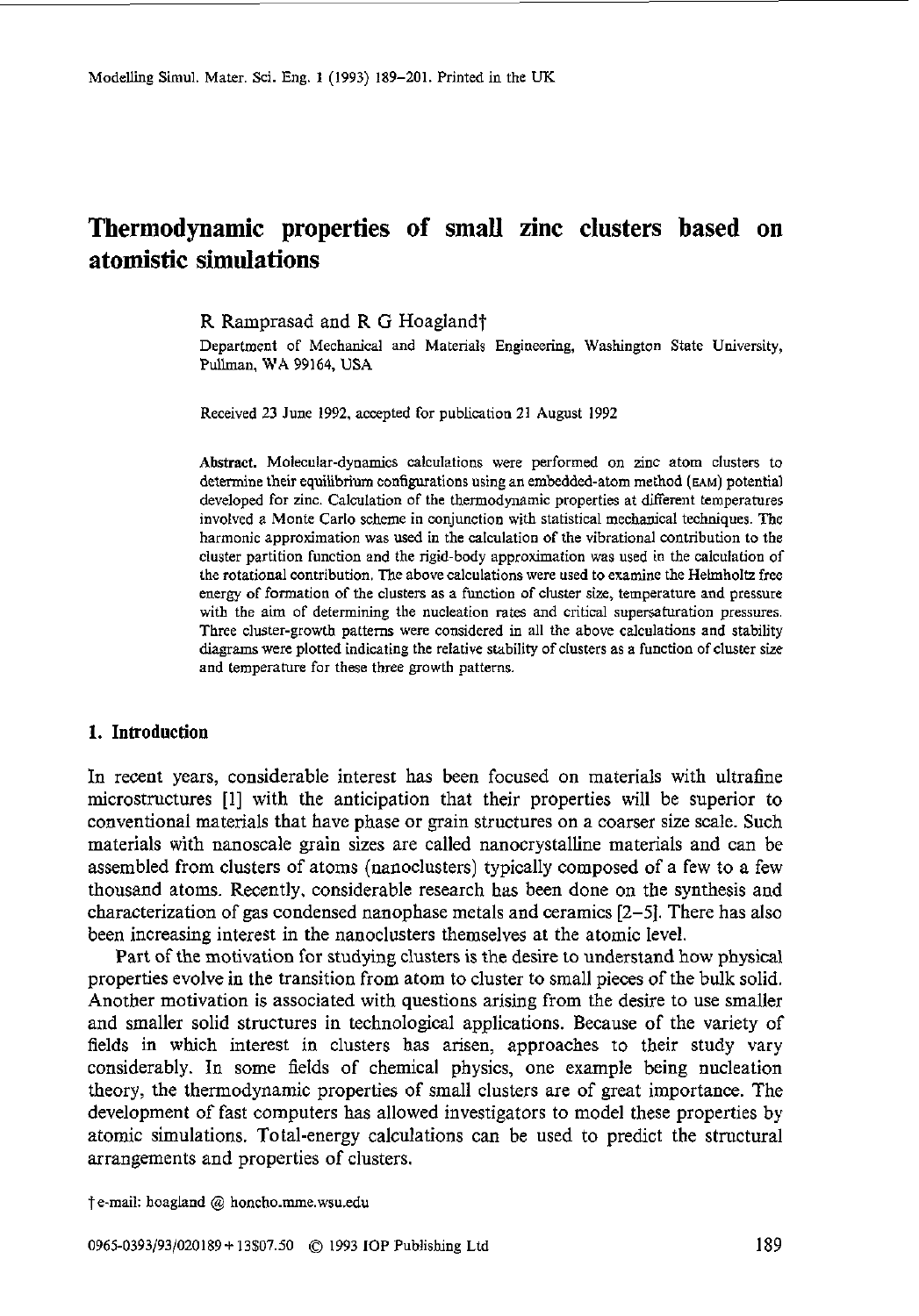There are essentially two types of approaches to these calculations, *ab inifio* and empirical. The former provides more or less exact solutions via some version of Hartree-Fock formalism. The latter employs interatomic interaction potentials that are empirical in nature. In the case of *ab initio* calculations, one is less concerned with limitations imposed on the accuracy than on the size of the cluster, and *vice versa* for calculations based on empirical potentials. *Ab initio* calculations require quite signifcant resources when the system involves more than about *200* electrons, although this number is increasing as faster (e.g. massively parallel) computers become available. On the other hand, the advantage of empirical potentials is that such resource limitations are not encountered until the system sizes exceed about  $10^4 - 10^5$ atoms. Our interest here concerns zinc clusters with too many atoms to be amenable to treatment by *ab initio* calculations, and therefore, we have employed a type of potential based on the embedded-atom method **(EAM) [6-81.** 

Some early studies made use of pairwise potentials to determine the relative energies of small clusters of identical atoms. **Using** static relaxation, Hoare and Pal [9] identified several growth sequences for the formation of small clusters of argon atoms. **A** formal physical-cluster theory of cluster nucleation has been put forward by Lee, Barker and Abraham [lo]. Molecular-dynamics calculations have also been performed on Lennard-Jones argon clusters by McGinty [11] over a wide range of sizes and temperatures. More recently, the thermodynamics and nucleation of small clusters of aluminum atoms were studied using an interatomic potential obtained by the **EAM** by Ramprasad and Hoagland [12].

Pair potentials, while yielding the total energy directly, require the use of an accompanying volume-dependent energy term to properly describe the elastic properties of metals. The presence of free surfaces creates special difficulties in applying such a volume-dependent energy. In addition, in the case of metallic systems, the interaction between atoms is intrinsically many-body in nature. The above considerations have lead to the evolution of many-body potentials.

In the present work, an **EAM** interatomic potential for zinc was developed. The procedure involved is described in the first section of this paper. Molecular-dynamics techniques were then used to study zinc clusters to find their equilibrium configurations (most stable configurations at absolute zero) and also to study the structural geometry of the very small clusters. **A** Monte Carlo scheme was used to find their configuration at temperatures other than absolute zero, statistical mechanical techniques were used to evaluate the Helmholtz free energy of formation of the clusters and eventually the nucleation rates were calculated at different temperatures. Partition functions are separated and all degrees of freedom are explicitly considered. **As** a result the translation-rotation paradox **[13],** which arises due to neglecting the translational and rotational terms, is taken care of. Further, as solid clusters are dealt with here, ambiguities associated with the liquid drop vanish. Though the extremely high surfaceto-volume ratio of the very small clusters is prone to create difficulties, the **EAM** potential used here (which is typically designed to study bulk material properties) is shown to suggest some interesting properties of zinc clusters.

# *2.* The **potential**

Daw and Baskes developed the embedded-atom method, a technique based on local electron-density theory, for the construction of many-body potentials for metals. The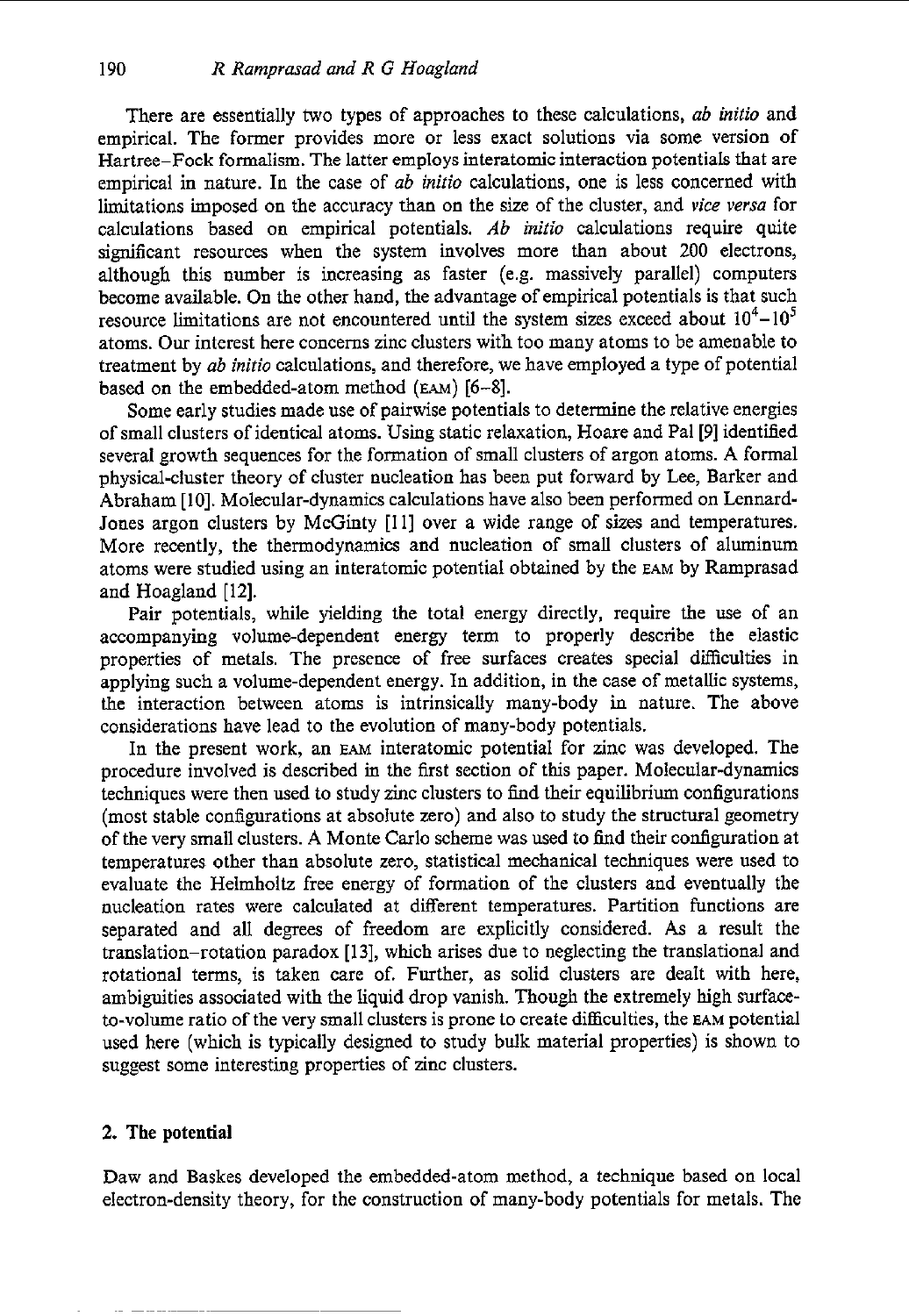method describes the potential energy of an atom in a crystal as the sum of a long-range embedding energy, and a short-range pair potential. The embedding energy arises from the change of the energy of an electron gas when ion cores are embedded in the electron gas. The **EAM** functional form for calculating the energy of an atom is given by [14, 151

$$
E_i = F_i(\rho_i) + \frac{1}{2} \sum_{j \neq 1} \phi_{ij}(r_{ij})
$$
 (1)

where

$$
\rho_i = \sum_{j \neq 1} f_j(r_{ij}) \tag{2}
$$

 $E_i$  is the potential energy associated with atom *i*,  $\rho_i$  is the total electron density at atom *i* due to the rest of the atoms in the system,  $F_i(\rho_i)$  is the energy required to embed atom i into the electron density  $\rho_i$ ,  $\phi_{ij}(r_{ij})$  is the pair potential between atoms *i* and *j* separated by the distance  $r_{ij}$ , and  $f_i(r_{ij})$  is the contribution to the electron density of *i* due to the presence ofj. In the case of zinc, the summation included contributions up *to* the fifthnearest neighbours. In order to apply the  $EAM$ , the f,  $\phi$  and F functions must be known. The standard fitting procedure to determine these functions is to choose specific functional forms for f and  $\phi$ , to determine the parameters of f and  $\phi$  by fitting to experimental data and finally to determine *F* by Foiles' [I61 scheme.

An exponential functional form is chosen for  $f$ 

$$
f(r) = \exp\left[-\beta(r/r_{\rm e} - 1)\right] \tag{3}
$$

where  $r_e$  is the equilibrium interatomic separation. From the free-atom electron-density data tabulated in the Clementi and Roetti double zeta tables [17], the spherically averaged electron-density distribution around an atom is determined as a function of the distance from the centre of the atom. The total electron density was taken to be a linear sum of the s electron contributions. Figure 1 shows the electron density and a least-squares fit of equation (3) that yields  $\beta = 7.34$  for  $r_e = 2.665$  angstroms.

In order to get the pair potential, the bulk and shear moduli, the lattice parameter,



**Figure 1.** The **spherically** averaged free-atom electron density data **obtained** lrom Clementi and Roetti tables for zinc; the least squares fit represented by the straight **line** for which  $\rho = \exp[-\beta(r/r_{e-1})]$  gave  $\beta = 7.34$ .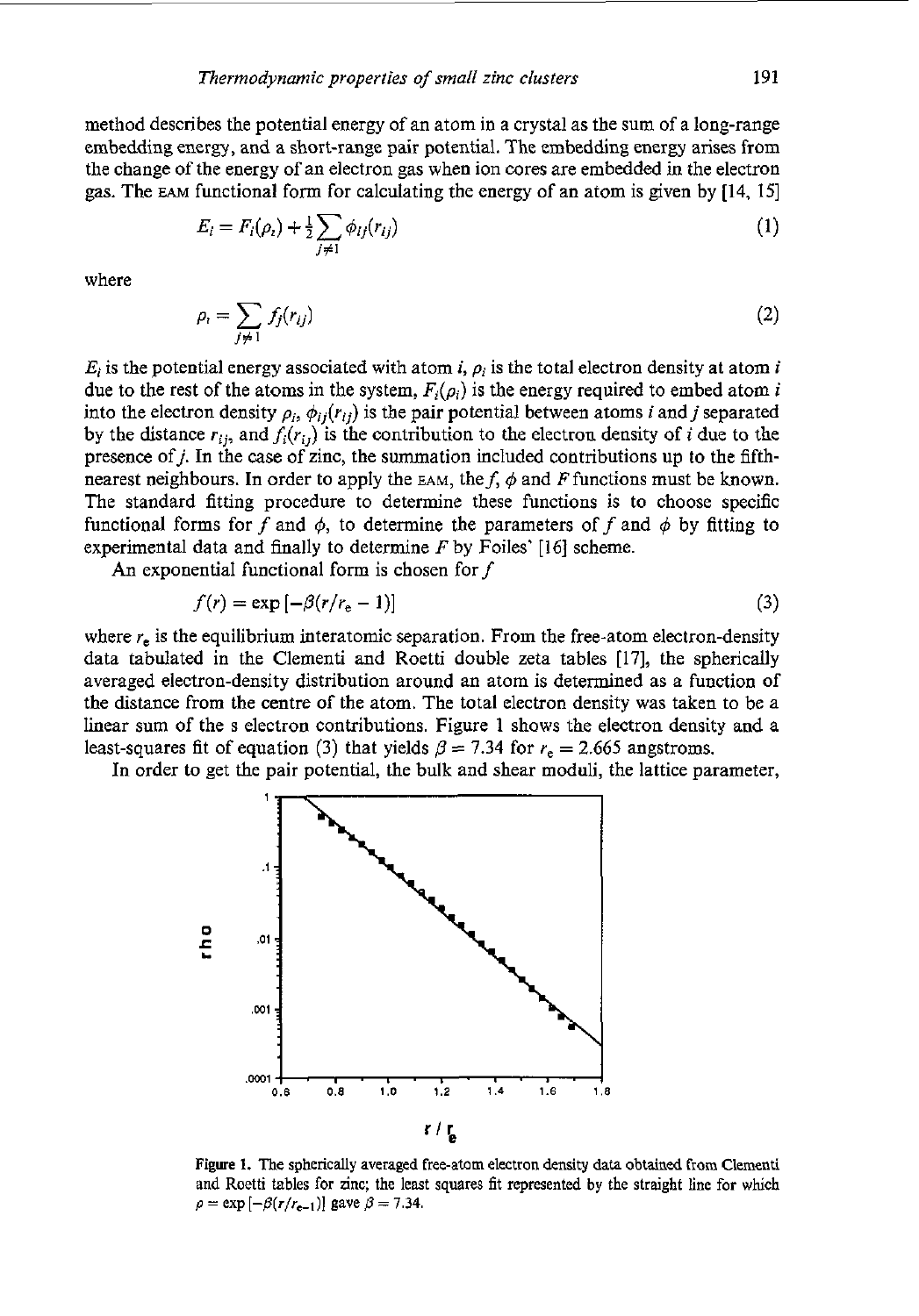the *cia* ratio and the energy of formation of a single vacancy are used for fitting. The equations relating the equilibrium properties such as the cohesive energy  $(E<sub>c</sub>)$  and the linear elastic constants  $(C_{ijkl})$  to the EAM parameters are dealt with extensively in the literature [I 1, 141. For **HCP** metals with *c/a* ratio less than or equal to the ideal value, the usual method to obtain the pair potential is to assume an exponential form similar to that of the electron density. However, difficulties were encountered (i.e. the lattice equilibrium condition could not be solved when an exponential functional form was chosen for  $\phi$ ) when a similar procedure was adopted for zinc which has a  $c/a$  ratio much greater than ideal. As a result, a slightly different procedure which introduces a function called the effective pair potential, was adopted. A fourth-order polynomial was selected to represent his effective pair potential instead of an exponential form. This form with its five coefficients to be determined from various physical properties avoids the computational difficulties of the exponential form.

Starting from equation (l), the argument develops as follows. The equilibrium electron density is added and subtracted from the total electron density and the total energy is written as a Taylor series expansion about the equilibrium electron density

$$
E_{\text{tot}} = \sum_{i} F_{i} \left( \sum_{j} f(r_{ij}) \right) + \frac{1}{2} \sum_{i,j,i \neq j} \phi_{ij} (r_{ij})
$$
  
\n
$$
= \sum_{i} F_{i} \left( \rho_{e} + \left( \sum_{j} f(r_{ij}) - \rho_{e} \right) \right) + \frac{1}{2} \sum_{i,j,i \neq j} \phi_{ij} (r_{ij})
$$
  
\n
$$
\approx \sum_{i} [F_{i}(\rho_{e}) - \rho_{e} F'_{i}(\rho_{e})] + \frac{1}{2} \sum_{i,j,i \neq j} 2F'_{i}(\rho_{e}) f(r_{ij}) + \frac{1}{2} \sum_{i,j,i \neq j} \phi_{ij} (r_{ij})
$$
  
\n
$$
\approx \sum_{i} [F_{i}(\rho_{e}) - \rho_{e} F'_{i}(\rho_{e})] + \frac{1}{2} \sum_{i,j,i \neq j} \psi_{ij} (r_{ij})
$$
(4)

where

$$
\psi(r_{ij}) = 2F'_i(\rho_e) f(r_{ij}) + \phi_{ij}(r_{ij})
$$

is an effective pair potential. Also, the **EAM** potential is invariant to a transformation in which a term linear in the electron density is added to or subtracted from the embedding function. Making an appropriate adjustment to the two-body potential, i.e., the transformation

$$
F(\rho_e) \Leftrightarrow F(\rho_e) + t\rho_e
$$
  

$$
\phi(r_e^m) \Leftrightarrow \phi(r_e^m) - 2tf(r_e^m)
$$

makes no change in the potential. One can always choose the constant *t* so that  $F'(\rho_e)$  is zero and as a result  $\psi(r) = \phi(r)$ . It can be shown that certain properties that are used for fitting can be expressed, after some algebraic manipulations, solely in terms of the effective pair potential in a very general manner. Also, if we decide to choose  $F'(\rho_e) = 0$ , then we can merely replace  $\psi(r)$  by  $\phi(r)$ . According to the above treatment, and following the derivations in **[14],** the lattice parameter, the *cia* ratio, the bulk and shear moduli and the single-vacancy formation energy are related to the pair potential as follows: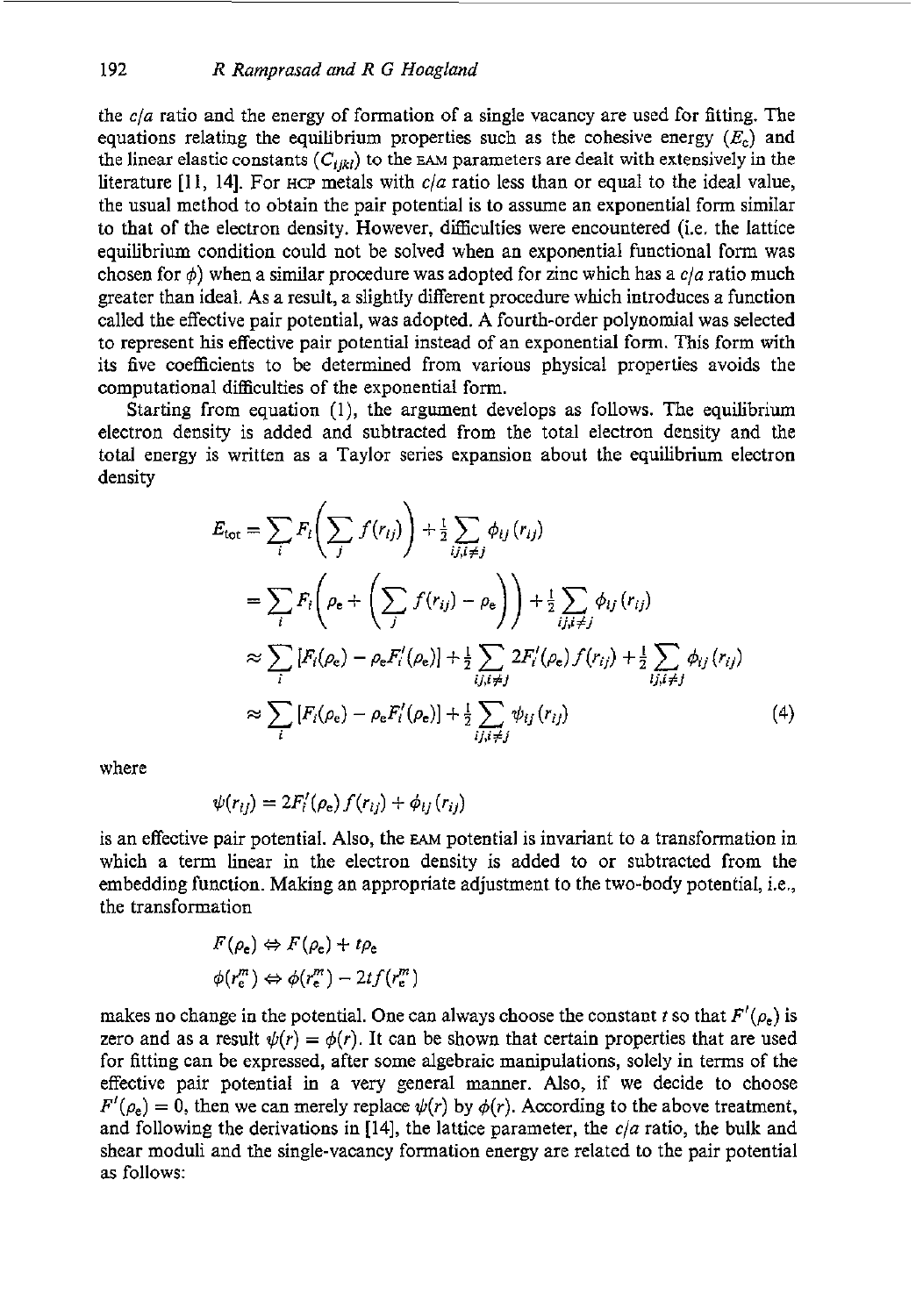(i) the lattice parameter and *cia* ratio are related to the pair potential in

$$
\sum_{m} \left( \frac{x_{e}^{m} x_{e}^{m}}{r_{e}^{m}} + \frac{z_{e}^{m} z_{e}^{m}}{r_{e}^{m}} \right) \phi'(r_{e}^{m}) = 0 \tag{6}
$$

(ii) the bulk modulus  $B$  is given by

$$
[F''(\rho_e) (r_e^m \rho_e')^2 + \frac{1}{2} \sum_m (r_e^m)^2 \phi''(r_e^m)] = 9 \Omega_e B \tag{7}
$$

(iii) the shear modulus  $G$  is given by

$$
[F''(\rho_e) (r_e^m \rho_e')^2 (1 - 3Q) + \frac{1}{2} \sum_m (r_e^m)^2 \phi''(r_e^m)] = 15 \Omega_e G
$$
 (8)

(iv) the single-vacancy formation energy is approximately given by

$$
\frac{1}{2}\phi(r_{\rm e}^m) \approx -E_{\rm IV}^{\rm uf}.\tag{9}
$$

In the above

$$
\rho_{\rm e}' = \sum_{m} \left(\frac{r_{\rm e}^{m}}{r_{\rm e}}\right) f'(r_{\rm e}^{m})
$$
  
\n
$$
Q = q_1 q_2 + q_2 q_3 + q_3 q_1
$$
  
\n
$$
q_i = \left\{ \sum_{m} [(r_{i,e}^{m})^2 / r_{\rm e}^{m}] f'(r_{\rm e}^{m}) \right\} / (r_{\rm e} \rho_{\rm e}').
$$

The sums are over the *m* neighbours and  $\Omega_e$  is the equilibrium atomic volume.

Equations (7) and (8) can be combined to eliminate  $F''(\rho_e)$ 

$$
\frac{3Q}{2} \sum_{m} (r_e^m)^2 \phi''(r_e^m) = 15 \Omega_e G - 9(1 - 3Q)\Omega_e B. \tag{10}
$$

In addition, we have imposed the condition that both potentials go smoothly to zero at the cut-off distance, so that

$$
\phi(r_{\rm cut}) = 0 \tag{11}
$$

$$
\phi'(r_{\rm cut}) = 0. \tag{12}
$$

We choose the following functional form for  $\phi$ 

$$
\phi(r) = K_4(r/r_e - 1)^4 + K_3(r/r_e - 1)^3 + K_2(r/r_e - 1)^2 + K_1(r/r_e - 1) + K_0
$$
\n(13)

and solve for the five coefficients using equations **(6),** (19)-(12). Figure **2** shows a plot of the pair potential versus the scaled interatomic distance for a cut-off distance of 4.84 *8,* (between the fifth- and sixth-nearest neighbours). The plot indicates that the pair potential is highly repulsive for interatomic distances that are much smaller than the equilibrium nearest-neighbour distance, attractive for distances in the vicinity of the equilibrium nearest-neighbour distance and repulsive for larger distances and goes to zero smoothly at the cut-off. It was observed that the pair potential varied drastically with the cut-off; some values of the cut-off. in fact. yielded unrealistic relationships between the pair potential and interatomic distance where the pair potential was highly attractive for very small interatomic separations and repulsive for large separations.

Finally, the embedding energy **is** determined as a function of *r* using Foiles' scheme,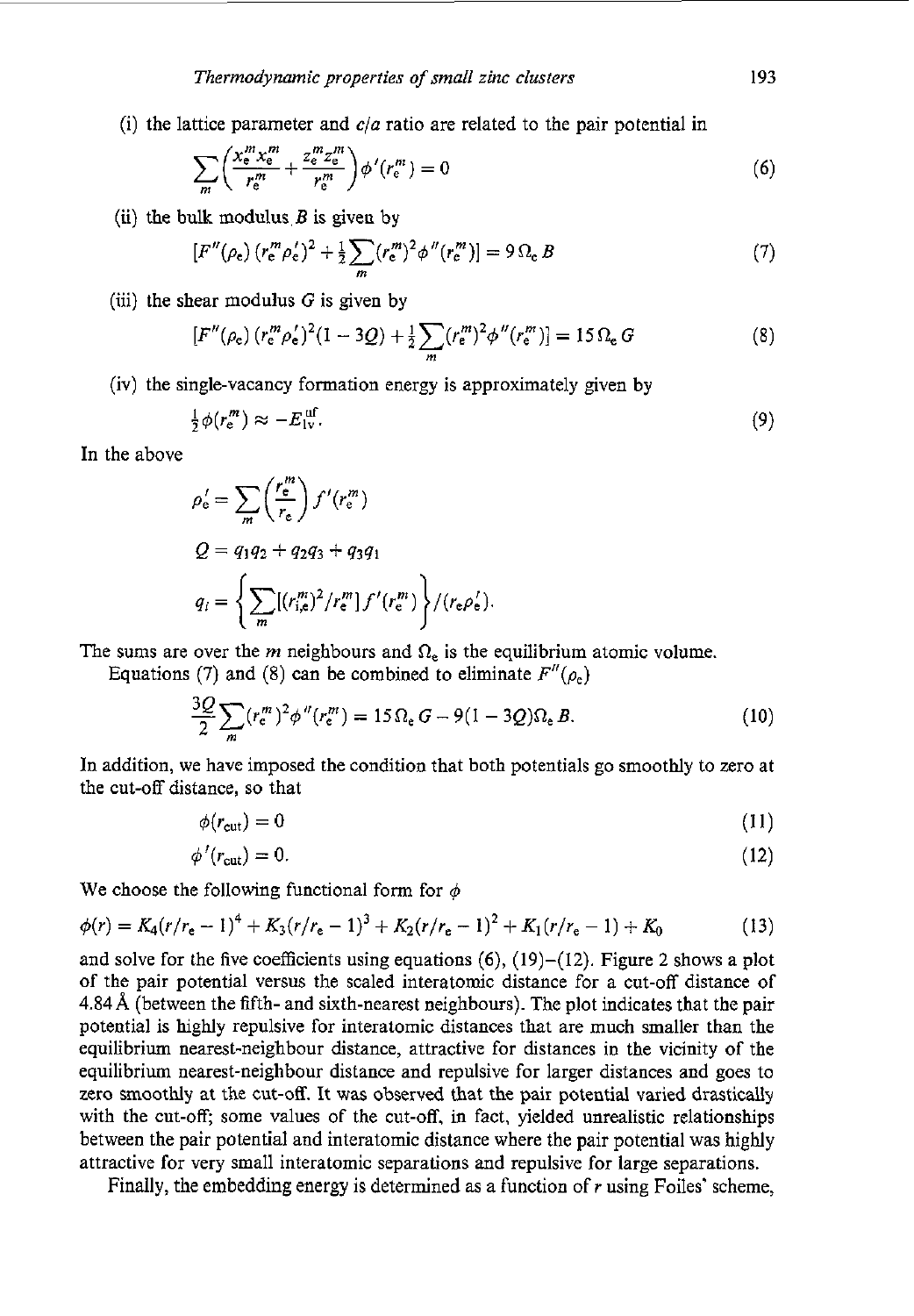

**Figure 2.** The effective pair potential versus the **Figure 3.** Plot of the embedding energy as a function scaled interatomic distance with the cut-off at 4.84 Å. of the scaled electron density for zinc. scaled interatomic distance with the cut-off at 4.84 Å.

by uniformly dilating the lattice and calculating the resultant energy change from a universal equation of state given by Rose *ef a1* [I81

$$
E(a) = -E_c[1 + \alpha(a/a_0 - 1)] \exp(-\alpha(a/a_0 - 1))
$$
 (14)

where  $\alpha$ , the reduced lattice parameter is given by  $\alpha = 3(\Omega_e B/E_c)$  and *a* is the lattice parameter. Using equations (1) and (14)  $F(\rho)$  is obtained. The pair potential is obtained for several values of the cut-off distance; using the calculated pair potential and the total energy given by equation **(14),** the embedding energy is evaluated. The elastic constants are then calculated with this potential; the cut-off which results in a minimum deviation of the calculated elastic constants from the experimental values is determined; the potential which is based on this particular cut-off is the one that is used in subsequent calculations. Figure **3** shows the dependence of the embedding energy on the scaled electron density for zinc. Figure **4** shows the total potential energy per atom for zinc  $(c/a = 1.85629)$  as a function of the lattice parameter *a*.

Zinc, a **HCP** metal, has five independent single crystal elastic constants. These elastic constants were calculated [II, **141** using the **EAM** potential developed for zinc. Figure 5





**Figure 4.** Variation of the total energy per atom with the lattice parameter, *a*, for zinc  $(c/a = 1.85629)$  as given by the Rose equation of state.

**Figure** *5.* Dependence of the root mean **square**  deviation of the predicted elastic constants from the experimental values on the cut-off distance for zinc.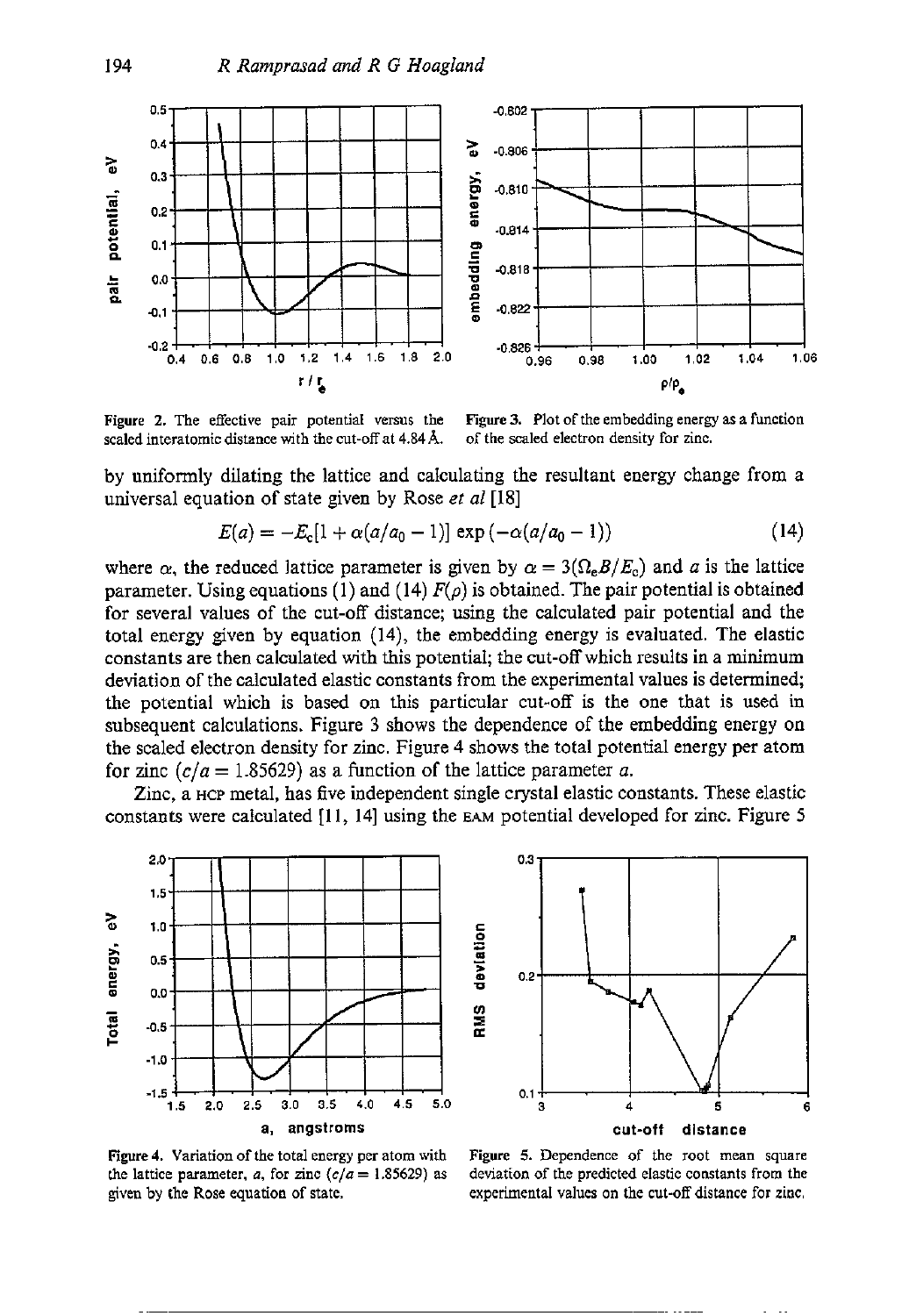|                                 | Inputs used for fitting in equations $(6)$ , $(9)-(12)$ and $(14)$ |            |
|---------------------------------|--------------------------------------------------------------------|------------|
| a                               | 2.665                                                              |            |
| cia                             | 1.85629                                                            |            |
| $E^{\mathrm{uf}}_{\mathrm{Iw}}$ | 0.5                                                                |            |
| $\langle B\rangle$ .            | 0.4381                                                             |            |
| $E_{\rm e}$                     | 1.35                                                               |            |
| Elastic constants               | Experimental                                                       | Calculated |
| $\boldsymbol{C_{11}}$           | 0.9891                                                             | 0.9565     |
| $C_{12}$                        | 0.1969                                                             | 0.3432     |
| $C_{13}$                        | 0.2965                                                             | 0.2190     |
| $C_{33}$                        | 0.385                                                              | 0.4677     |
| $C_{44}$                        | 0.25                                                               | 0.3735     |
| $\langle G \rangle$ ,           | 0.2845                                                             | 0.3174     |

**Table 1. Physical properties** of zinc. **All energies are** in **eV, distances** in A **and elastic**  constants. **bulk** and shear moduli in  $eV \nightharpoonup^{1}$ .

shows the variation of the root-mean-square deviation of the predicted elastic constants from the experimental ones with the cut-off. Certain elastic constants,  $C_{33}$  in particular, varied quite drastically with the cut-off. From figure **5** it can be noted that the **RMS**  deviation was minimum for a cut-off distance of **434A** on which the potential for Zn that was used in subsequent calculations was based. Table 1 compares experimental values of various properties with those predicted by the EAM potential. **It** can be seen that, with the exception of  $C_{12}$ , there is reasonable agreement in the elastic constants.

### **3. Computational procedure**

Clusters which were part of the **HCP, FCC** and icosahedral lattices were generated and relaxed to equilibrium at OK by a molecular-dynamics technique [19]. It is worth mentioning here that an icosahedron (figure *6)* is a geometric structure that has 12 vertices and 20 faces and has six 5-fold symmetry axes. To get the cluster configurations at temperatures other than 0 K, a Metropolis Monte Carlo scheme [20] was used to obtain the expectation values of the coordinates of the cluster atoms, the average potential energies and the principal moments of inertia at a temperature *T.* The procedure begins with an equilibrium  $(T \sim 0 \text{ K})$  cluster and from this a Boltzmannweighted set of configurations is generated by random displacements of the atoms in the cluster. The following results were based on  $10000$  such configurations which were accumulated for averaging for each temperature of the simulation.

The partition function of a cluster **is** evaluated in the same way one would evaluate



**Figure 6.** An icosahedron.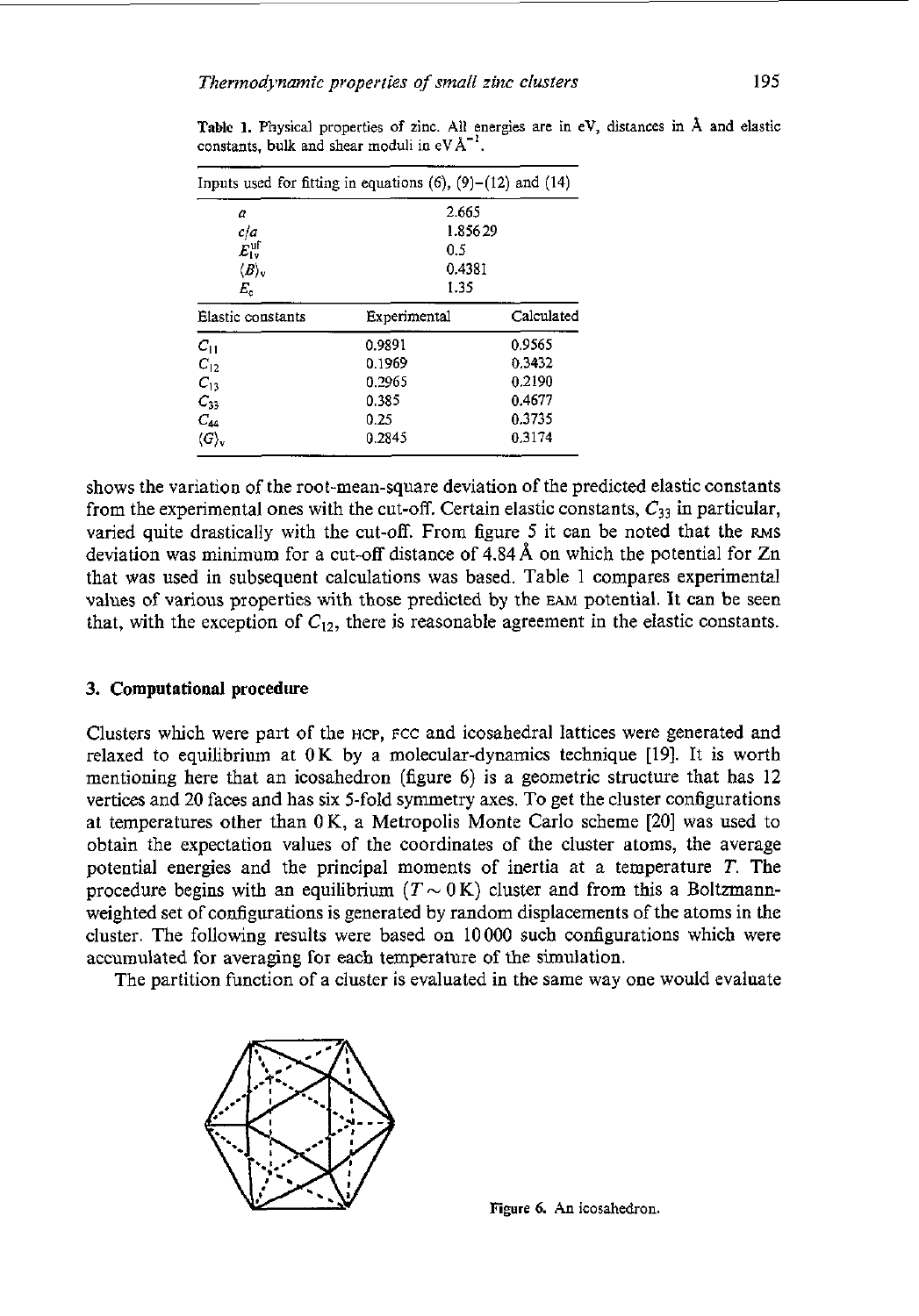that of a polyatomic molecule. The cluster Hamiltonian is assumed to be separable:

$$
H = H_{\rm vib} + H_{\rm rot} + H_{\rm tr}
$$
\n(15)

enabling the cluster partition function to be written as a product

$$
q = q_{\rm vib}q_{\rm rot}q_{\rm tr}.\tag{16}
$$

The individual terms in the product are evaluated from standard statistical mechanical formulas using the harmonic approximation to evaluate the vibrational component  $q_{\text{vib}}$ , the rigid-rotor approximation to evaluate the rotational component *qrot,* and the perfect-gas approximation to evaluate the translational component  $q_{tr}$ .

$$
q_{i,\text{vib}} = \exp\left(\frac{U}{kT}\right) \prod_{j=1}^{3i-6} \frac{\exp(-h\vartheta_j/2kT)}{1 - \exp(-h\vartheta_j/kT)}\tag{17}
$$

$$
q_{i,\text{rot}} = \left(\frac{\pi^{1/2}}{\sigma}\right) \left(\frac{8\pi^2 k T}{h^2}\right)^{3/2} \left(I_A I_B I_C\right)^{1/2} \tag{18}
$$

$$
q_{i,\text{tr}} = \left(\frac{n_i kT}{P_i}\right) \left(\frac{2\pi m i kT}{h^2}\right)^{3/2} \tag{19}
$$

where *P* is the partial pressure of *i*-atom clusters, *m* is the mass of a single atom, *h* is Planck's constant, *U* the averaged potential energy of the cluster and  $I_A$ ,  $I_B$ ,  $I_C$ , the principal moments of inertia. The vibrational partition function is calculated by normal mode analysis. This involves diagonalization **of** the force-constant matrix whose elements are for an *i*-atom cluster, the  $(3i)^2$  second derivatives of the cluster's equilibrium potential energy [21]. The elements of the force-constant matrix are evaluated by inserting equilibrium coordinate values of the atoms into the above analytic expression for the second derivatives. The normal frequencies of oscillation are obtained from the eigenvalues  $\omega_j^2$  of this matrix by the relation  $2\pi\nu_i = \omega_i$ . These partition functions are used to calculate the Helmholtz free energy of formation of the cluster as

$$
A(i, T) = -kT \ln(q). \tag{20}
$$

Since our motivation in this work stems primarily from interest in determining the critical conditions for nucleation of clusters from the vapour, the quantity that is eventually calculated is the critical supersaturation pressure, the pressure at which the vapour becomes metastable relative to an i-atom cluster. To calculate the critical value, and equilibrium theory of rates is assumed. The critical supersaturation pressure is identified as the pressure at which the rate of nucleation becomes large. In practice, this identification of the critical supersaturation pressure can be made with little ambiguity since the calculated rate increases quite drastically from a very small to a very large value as the pressure is increased through the critical value. The steady-state rate of nucleation was calculated as

$$
J = [P/(2\pi mkT)^{1/2}]S(i^*)c_1(\Delta A^*/3\pi kTi^{*2})^{1/2} \exp(-\Delta A^*/kT)
$$
 (21)

where *i*<sup>\*</sup> is the size,  $S(i^*)$  the surface area and  $\Delta A^*$  the Helmholtz free energy of formation of the cluster with the largest free energy of formation.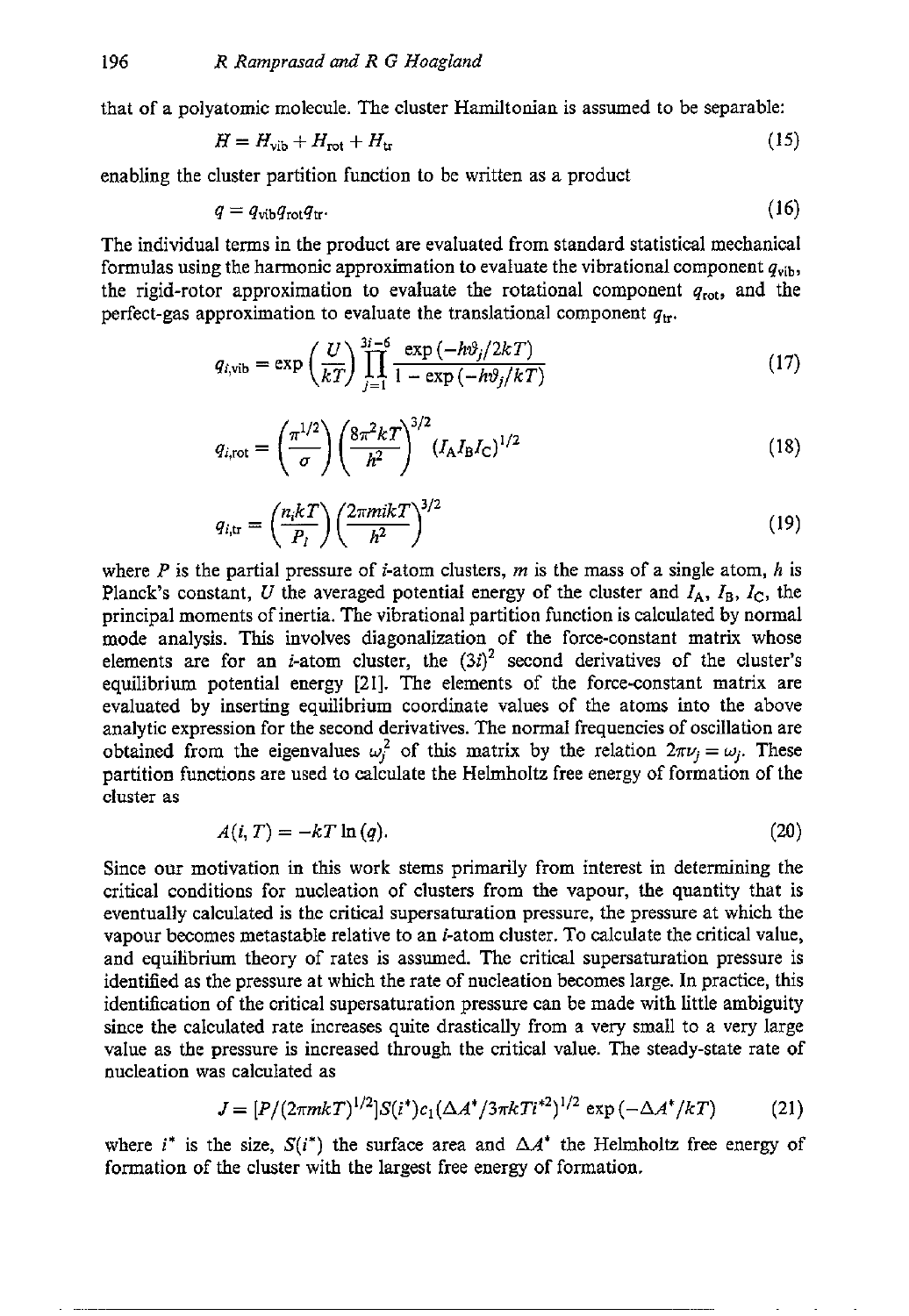# **4. Results and discussion**

# *4.1. Clusters at OK*

**As** mentioned before, each equilibrium cluster is formed by relaxing a non-equilibrium cluster. The most stable 4-atom cluster is found to he the one having a dense regular tetrahedral structure **as** shown in figure 7. **We** note that certain other approaches such as the self-consistent local spin density (LSD) calculations **1221,** or the generalized valence bond (GVB) approach **[23]** give different **results** in that they predict the 4-atom Na and Li clusters with a planar-rhombus geometry to be more stable. This geometry is not likely to emerge as a stable one for **an EAM** model because there an intrinsic dependence on bond angle **is** needed to favour a rhombus over a tetrahedron but this is a feature lacking in the **EAM** potential. The most stable 5-atom cluster was the one obtained when an atom was placed on one of the faces of the tetrahedral 4-atom cluster.

From this point on, to generate clusters in a systematic way, and since clusters with more than five atoms have at least one metastable configuration, three distinct symmetry patterns, namely **HCP**, **FCC** and icosahedral were followed.

An octahedral cluster is the most stable 6-atom cluster. This is an FCC close-packed structure as shown in figure 7. The first instance of a cluster with the geometric structure of a pentagonal hipyramid **is** a 7-atom cluster which falls in the category of icosahedral clusters, since a pentagonal bipyramid is part of an icosahedron. **A** picture of a 7-atom cluster is shown in figure 7. Five regular tetrahedra fit almost perfectly around a common edge to form a pentagonal hipyramid, but not quite; some distortion (about a 1% change in bond angle and bond length) is necessary in each of the tetrahedra in



**Figure 7. Equilibrium clusters.**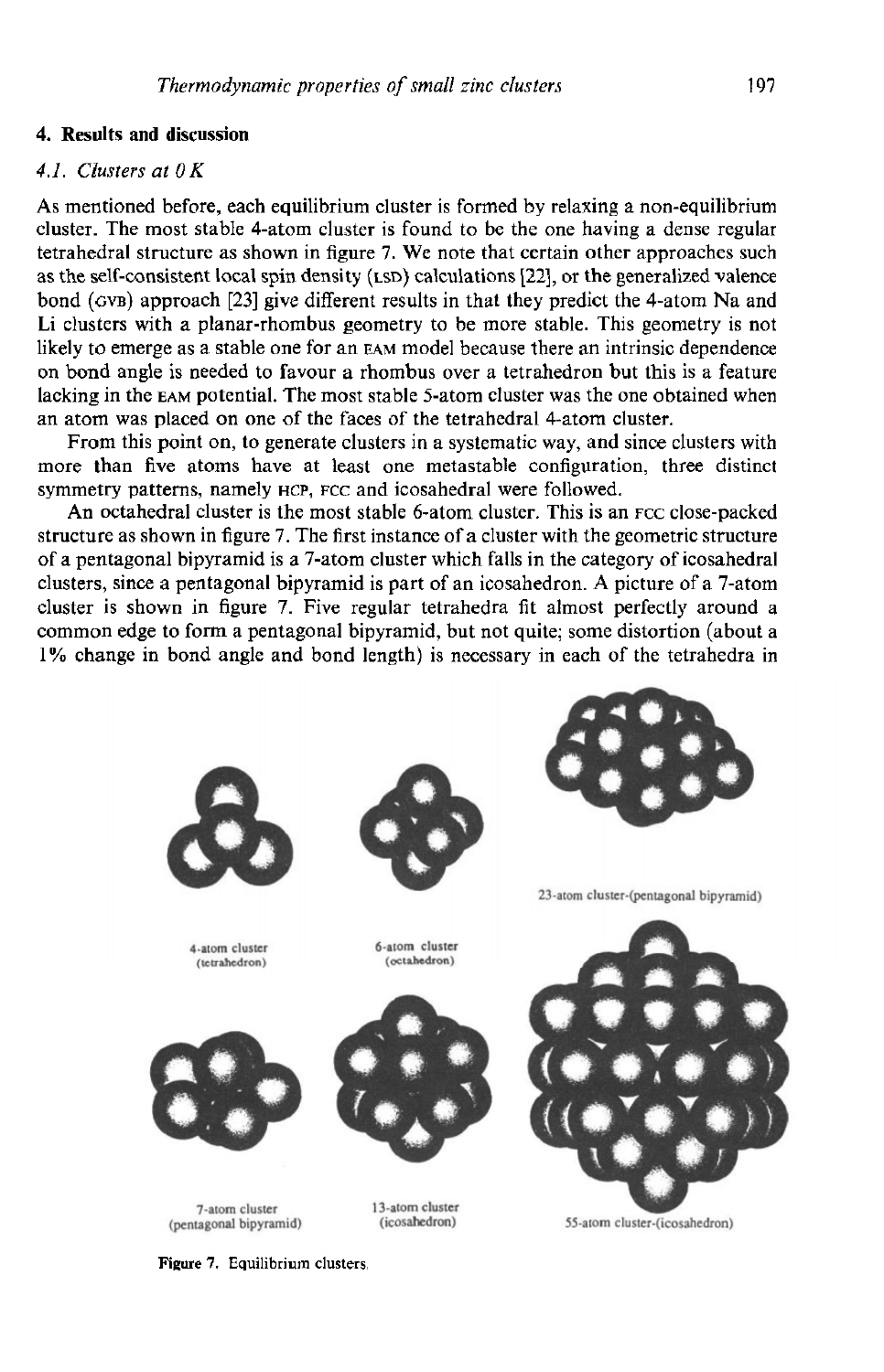order to make a perfect fit. This is also the reason why the basic building block of an icosahedral packing is a distorted tetrahedron. This 7-atom pentagonal bipyramidal cluster was quite stable and, in fact, the 7-atom FCC cluster was unstable relative to the icosahedral geometry. **As** a further indication of the relative stability of the icosahedral lineage, there is a very large drop in energy per atom on going from 6- to 7-atoms as shown in figure 8. The most stable 8-atom cluster also had icosahedral symmetry with a substantially smaller drop in energy per atom than the 6- to 7-atom step indicating that the 7-atom cluster is a particularly stable structure. It is also interesting to note that the energy per atom of **HCP** 6- and 7-atom clusters was higher than that of the 5-atom cluster. Mention of this will be made later when discussing free energy and nucleationkinetics considerations. The most stable clusters with atoms from 9 to 14 had icosahedral symmetry; the energy difference between the **12-** and 13-atom clusters was much greater than that between the 13- and 14-atom clusters; the reason for this is that the 13-atom cluster is the smallest cluster with an atom not on the surface. The 13-atom icosahedral cluster, shown in figure 7, has a potential energy which is about 3.5% less than that of the corresponding **HCP** cluster. The most stable 15-atom cluster was a **HCP**  cluster. From this point on, the icosahedral configuration was most preferred for clusters up to 57 atoms.

It is worthwhile to examine some clusters which have closed-shell configurations and other types of special symmetry. **HCP** clusters with 19-, 21-, 39-, 51- and 57-atoms have completely filled second, third, fourth, fifth and sixth shells respectively; of the FCC clusters, the 19-, 43- and 55-atom clusters have fully 6lled second, third and fourth shells. The above may suggest that these clusters could have the lowest energy, but calculations show that the icosahedral clusters (as large as 57 atoms/cluster) are the ones which have lowest energy for clusters with more than 6 atoms at OK.

The 23-atom icosahedral cluster (the most stable 23-atom cluster) has the geometry of a pentagonal bipyramid as shown in figure 7. Another cluster of interest is the lowest energy 55-atom cluster, also shown in figure 7, which has the geometric structure of an icosahedron; this cluster has a filled third shell in this geometry while the 13-atom icosahedral cluster has a filled first shell. Figure 8 shows the potential energy per atom of zinc clusters versus the number of atoms per cluster from which it is evident that



**Eyre 8.** Potential energy per atom of Zn **clusters versus** numben of **atoms** per **cluster** for **three** types of symmetry pattems.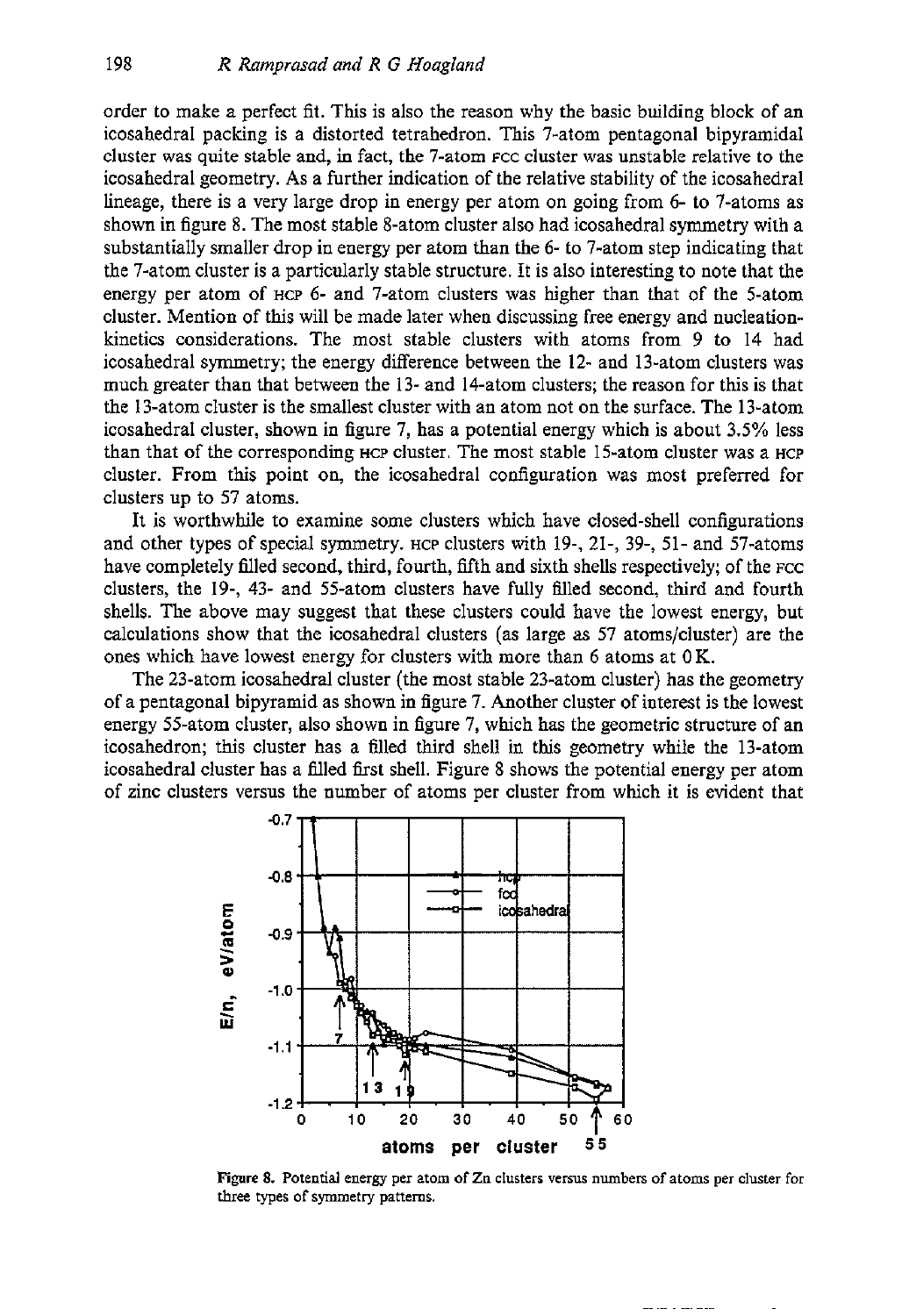Thermodynamic properties of small zinc clusters<br>clusters with 7, 13, 19, 55 atoms exhibit special stability. These numbers - 7, 13, 19, 55 clusters with 7, 13, 19, 55 atoms exhibi<br>— are referred to as magic numbers.

### *4.2.* Nucleation of clusters from vapour

The free energies of formation of the clusters were calculated from

$$
\Delta A(i, T, P) = \Delta A^{0}(i, T) + (1 - i)kT \ln P
$$
\n(22)

where

$$
\Delta A^{0}(i, T) = A^{0}(i, T) - nA^{0}(1, T)
$$
\n(23)

is the standard Helmholtz free energy of formation of an *i*-atom cluster.  $A^0(1, T)$  is the free energy of a 1-atom cluster which is the gas and is given by

$$
A^{0}(1, T) = -kT \ln (q_{1, \text{tr}}). \tag{24}
$$

The standard free energy of formation of zinc clusters at 1650 K for HCP, icosahedral and FCC growth schemes as a function of cluster size is given in figure 9. It can be seen that the free energy of formation of the 7-atom HCP cluster is more than twice as large as that of the 7-atom icosahedral cluster. The fact that the 7-atom HCP cluster is so unstable when compared to the 7-atom icosahedral cluster is, to a large extent, suggestive of a high nucleation barrier to the growth of the HCP clusters. This will be discussed below. The low stability of this particular HCP cluster only supports the earlier results, obtained at 0 K by molecular dynamics calculations, that the 7-atom **HCP** cluster has higher potential energy per atom than the 5-atom cluster.

The free energy of formation was studied as a function of the number of atoms per cluster in the temperature range  $1450K-1650K$ . The trend that was noticed was that the most stable 6-atom cluster was a FCC cluster; for clusters with more than 6 atoms but 13 or less atoms the icosahedral clusters were the most stable. Thereafter, the HCP clusters were the ones with lowest free energy of formation with the exception of the 16 atom cluster, in which case the icosahedral symmetry was preferred. Nucleation rates were then calculated as a function of temperature and pressure and subsequently the critical supersaturation pressures were identified at different temperatures as those pressures at which the nucleation rates increased from a very small to a very large value. Figure 10 shows the dependence of the critical supersaturation pressure on temperature for the HCP, FCC and icosahedral zinc clusters. **As** was expected the nucleation kinetics favoured the HCP and FCC growth patterns least.

The free energy curves were then used to plot stability diagrams at 1 atm. and 0.5 atm. as shown in figure 11. It is evident that though small icosahedral clusters are more strongly favoured at low temperatures, the HCP configuration having more than 13 atoms (with the exception of the 16-atom cluster) is more stable at higher temperatures. **A!** temperatures close to absolute zero, the icosahedral configuration could be stable for zinc clusters having up to at least 57 atoms; however, as the temperature is increased, the HCP structure is entropically favoured and so the HCP clusters become stable. The **EAM** version of zinc as presented here has a slightly higher boiling point than the actual value. The boiling point of Zn is about 1400K as predicted by these calculations when compared to the actual boiling point which is 1180K. It is also worth noting that the features present in this diagram are not simply characteristic of the **EAM,** since, in a similar study by **us** [12] on **EAM** aluminum clusters, the corresponding phase diagram was considerably different, showing much less structure than here.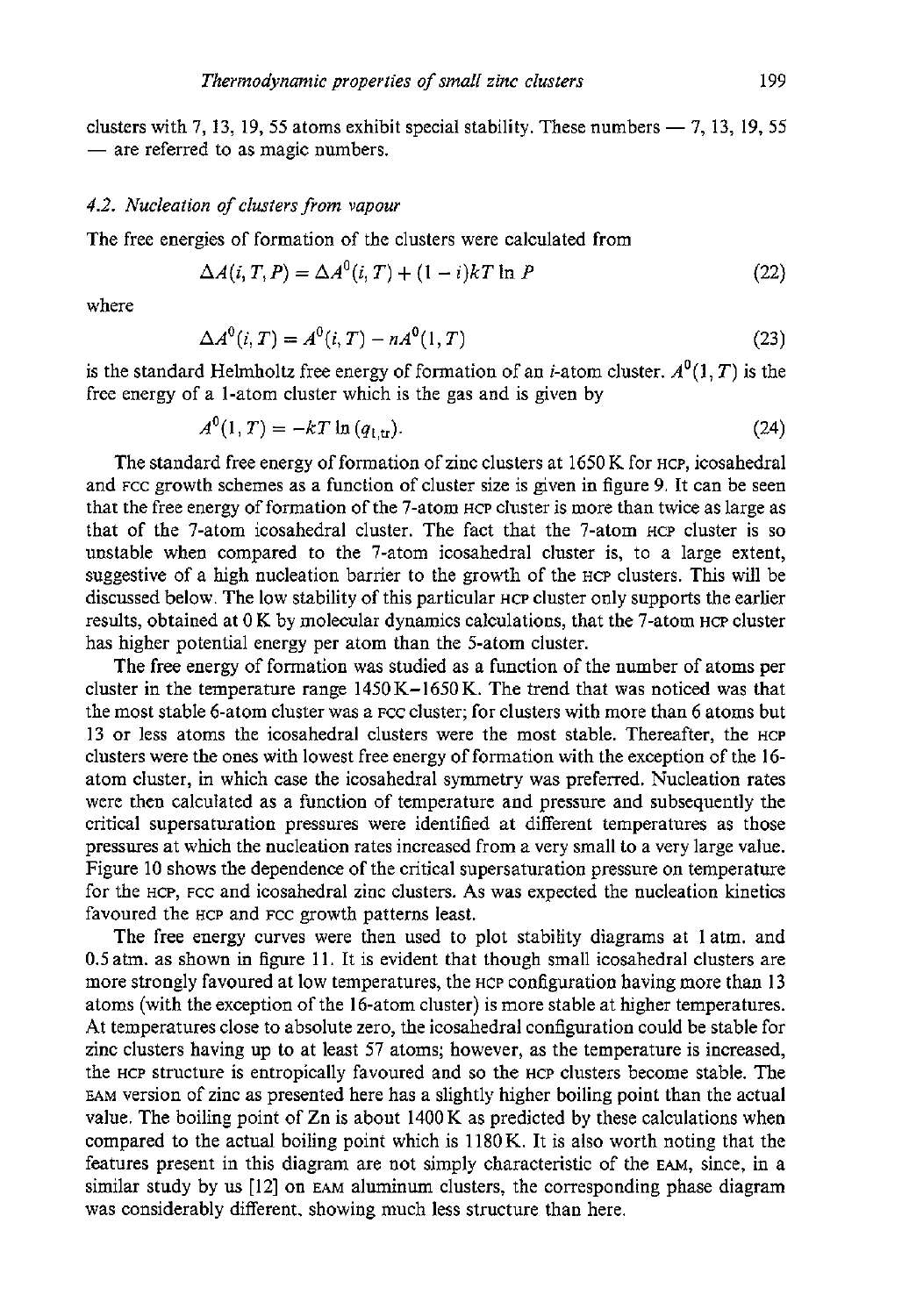



**Figure 9. Standard free** energy **of formation** of **zinc clusters as a function of the number** of **atoms per**  cluster at  $T = 1650K$ .

**Figure IO. Temperature versus the critical supersaturation pressure** for **zinc ciusters.** 

In the above discussion, several model calculations of clusters using an **EAM**  potential were presented. As was just mentioned, such calculations inevitably contain elements of uncertainty associated with the potentials, approximations due to ignoring the effects of vibrational anharmonicity and the steady-state approximations involved in the calculation of the nucleation rates. However, calculations of the type reported here are instructive and are the first step in the development of understanding of clusters on an atomic level. An approach on this level helps to reduce uncertainties and ambiguities concerning the exact nature of micro clusters.

## *5.* **Summary**

Results that were obtained in the present study can be summarized as follows.

(i) Icosahedral short-range order is strongly favoured at temperatures close to absolute **zero** in the small clusters of zinc atoms having up to **57** atoms; clusters with 7, **13,** 19, 55 (magic numbers) atoms exhibited special stability.

(ii) The study of critical supersaturation pressure as a function of temperature indicated that the **HCP** clusters had the smallest driving force for nucleation. The reason



**Figure 11.** Stability diagrams for Zn at (a)  $P = 1$  atm and (b)  $P = 0.5$  atm.